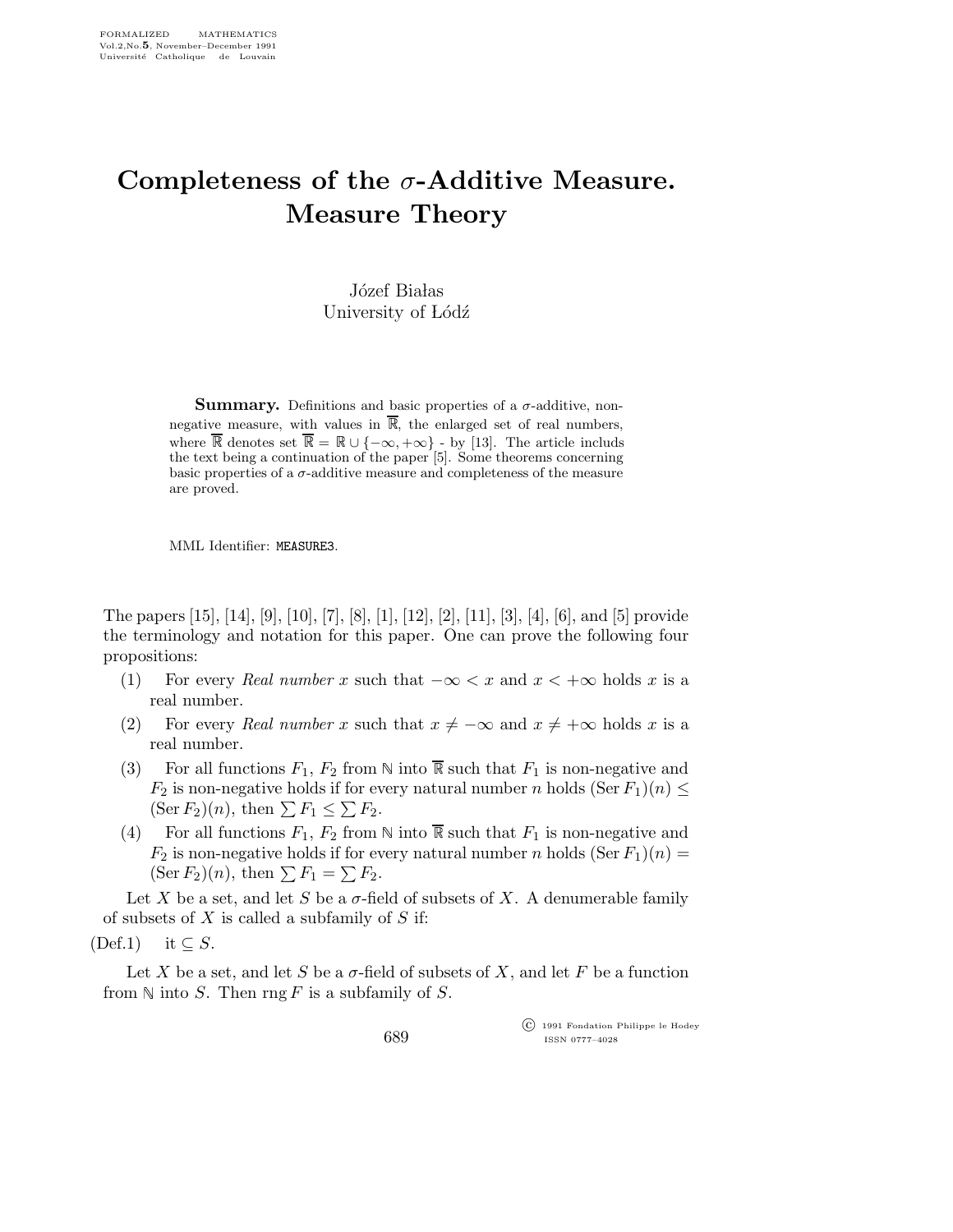Let X be a set, and let S be a  $\sigma$ -field of subsets of X, and let A be a subfamily of S. Then  $\bigcup A$  is an element of S.

Let X be a set, and let S be a  $\sigma$ -field of subsets of X, and let A be a subfamily of S. Then  $\bigcap A$  is an element of S.

One can prove the following propositions:

- (5) For every set X and for every  $\sigma$ -field S of subsets of X and for every  $\sigma$ -measure M on S and for every function F from  $\mathbb N$  into S and for every element A of S such that  $\bigcap \text{rng } F \subseteq A$  and for every element n of  $\mathbb N$  holds  $A \subseteq F(n)$  holds  $M(A) = M(\bigcap \text{rng } F).$
- (6) Let X be a set. Let S be a  $\sigma$ -field of subsets of X. Let G be a function from  $\mathbb N$  into S. Then for every function F from  $\mathbb N$  into S such that  $G(0) = \emptyset$  and for every element n of  $\mathbb N$  holds  $G(n+1) = F(0) \setminus F(n)$  and  $F(n+1) \subseteq F(n)$  holds  $\bigcup \text{rng } G = F(0) \setminus \bigcap \text{rng } F.$
- (7) Let X be a set. Let S be a  $\sigma$ -field of subsets of X. Let G be a function from  $\mathbb N$  into S. Then for every function F from  $\mathbb N$  into S such that  $G(0) = \emptyset$  and for every element n of  $\mathbb N$  holds  $G(n+1) = F(0) \setminus F(n)$  and  $F(n+1) \subseteq F(n)$  holds  $\bigcap \text{rng } F = F(0) \setminus \bigcup \text{rng } G.$
- (8) Let X be a set. Let S be a  $\sigma$ -field of subsets of X. Let M be a  $\sigma$ measure on S. Let G be a function from  $\mathbb N$  into S. Let F be a function from N into S. Suppose  $M(F(0)) < +\infty$  and  $G(0) = \emptyset$  and for every element n of  $\mathbb N$  holds  $G(n+1) = F(0) \setminus F(n)$  and  $F(n+1) \subseteq F(n)$ . Then  $M(\bigcap \text{rng } F) = M(F(0)) - M(\bigcup \text{rng } G).$
- (9) Let X be a set. Let S be a  $\sigma$ -field of subsets of X. Let M be a  $\sigma$ measure on S. Let G be a function from  $\mathbb N$  into S. Let F be a function from N into S. Suppose  $M(F(0)) < +\infty$  and  $G(0) = \emptyset$  and for every element n of  $\mathbb N$  holds  $G(n+1) = F(0) \setminus F(n)$  and  $F(n+1) \subseteq F(n)$ . Then  $M(\bigcup \text{rng }G) = M(F(0)) - M(\bigcap \text{rng }F).$
- (10) Let X be a set. Let S be a  $\sigma$ -field of subsets of X. Let M be a  $\sigma$ measure on S. Let G be a function from  $\mathbb N$  into S. Let F be a function from  $\mathbb N$  into S. Suppose  $M(F(0)) < +\infty$  and  $G(0) = \emptyset$  and for every element n of  $\mathbb N$  holds  $G(n+1) = F(0) \setminus F(n)$  and  $F(n+1) \subseteq F(n)$ . Then  $M(\bigcap \text{rng } F) = M(F(0)) - \text{sup }\text{rng}(M \cdot G).$
- (11) Let X be a set. Let S be a  $\sigma$ -field of subsets of X. Let M be a  $\sigma$ measure on S. Let G be a function from  $\mathbb N$  into S. Let F be a function from N into S. Suppose  $M(F(0)) < +\infty$  and  $G(0) = \emptyset$  and for every element n of  $\mathbb N$  holds  $G(n + 1) = F(0) \setminus F(n)$  and  $F(n + 1) \subseteq F(n)$ . Then sup rng( $M \cdot G$ ) is a real number and  $M(F(0))$  is a real number and inf rng $(M \cdot F)$  is a real number.
- (12) Let X be a set. Let S be a  $\sigma$ -field of subsets of X. Let M be a  $\sigma$ measure on S. Let G be a function from  $\mathbb N$  into S. Let F be a function from N into S. Suppose  $M(F(0)) < +\infty$  and  $G(0) = \emptyset$  and for every element n of  $\mathbb N$  holds  $G(n+1) = F(0) \setminus F(n)$  and  $F(n+1) \subseteq F(n)$ . Then  $\sup \text{rng}(M \cdot G) = M(F(0)) - \inf \text{rng}(M \cdot F).$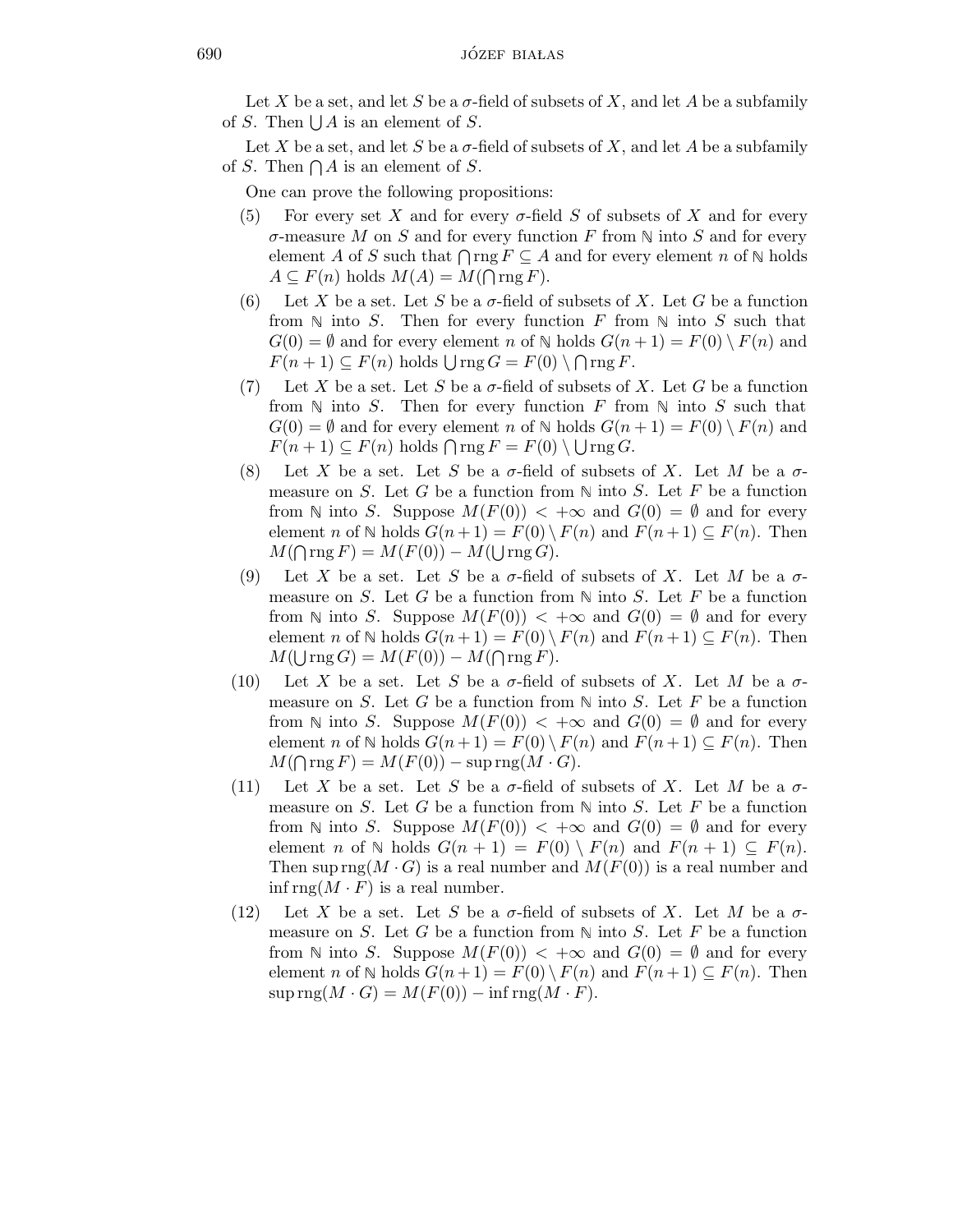- (13) Let X be a set. Let S be a  $\sigma$ -field of subsets of X. Let M be a  $\sigma$ measure on S. Let G be a function from  $\mathbb N$  into S. Let F be a function from N into S. Suppose  $M(F(0)) < +\infty$  and  $G(0) = \emptyset$  and for every element n of  $\mathbb N$  holds  $G(n+1) = F(0) \setminus F(n)$  and  $F(n+1) \subseteq F(n)$ . Then  $\inf \text{rng}(M \cdot F) = M(F(0)) - \sup \text{rng}(M \cdot G).$
- (14) For every set X and for every  $\sigma$ -field S of subsets of X and for every  $\sigma$ -measure M on S and for every function F from N into S such that for every element n of  $\mathbb N$  holds  $F(n + 1) \subseteq F(n)$  and  $M(F(0)) < +\infty$  holds  $M(\bigcap \text{rng } F) = \inf \text{rng}(M \cdot F).$
- (15) For every set X and for every  $\sigma$ -field S of subsets of X and for every measure M on S and for every family T of measureable sets of S and for every sequence F of separated subsets of S such that  $T = \text{rng } F$  holds  $\sum (M \cdot F) \leq M(\bigcup T).$
- (16) For every set X and for every  $\sigma$ -field S of subsets of X and for every measure  $M$  on  $S$  and for every sequence  $F$  of separated subsets of  $S$  holds  $\sum (M \cdot F) \leq M(\bigcup \operatorname{rng} F).$
- (17) For every set X and for every  $\sigma$ -field S of subsets of X and for every measure  $M$  on  $S$  such that for every sequence  $F$  of separated subsets of S holds  $M(\bigcup_{i} \text{rng } F) \leq \sum (M \cdot F)$  holds M is a  $\sigma$ -measure on S.

Let X be a set, and let S be a  $\sigma$ -field of subsets of X, and let M be a  $\sigma$ -measure on S. We say that M is complete on S if and only if:

(Def.2) for every subset A of X and for every set B such that  $B \in S$  holds if  $A \subseteq B$  and  $M(B) = 0_{\overline{R}}$ , then  $A \in S$ .

Let X be a set, and let S be a  $\sigma$ -field of subsets of X, and let M be a  $\sigma$ -measure on S. A subset of X is called a set with measure zero w.r.t. M if:

(Def.3) there exists a set B such that  $B \in S$  and it  $\subseteq B$  and  $M(B) = 0$ .

Let X be a set, and let S be a  $\sigma$ -field of subsets of X, and let M be a  $\sigma$ measure on S. The functor  $COM(S, M)$  yielding a non-empty family of subsets of  $X$  is defined as follows:

(Def.4) for an arbitrary A holds  $A \in \text{COM}(S, M)$  if and only if there exists a set B such that  $B \in S$  and there exists a set C with measure zero w.r.t. M such that  $A = B \cup C$ .

Let X be a set, and let S be a  $\sigma$ -field of subsets of X, and let M be a  $\sigma$ measure on S, and let A be an element of  $COM(S, M)$ . The functor MeasPartA yields a non-empty family of subsets of  $X$  and is defined as follows:

(Def.5) for an arbitrary B holds  $B \in \text{MeasPart}A$  if and only if  $B \in S$  and  $B \subseteq A$  and  $A \setminus B$  is a set with measure zero w.r.t. M.

Let X be a set, and let S be a  $\sigma$ -field of subsets of X, and let M be a  $\sigma$ measure on S, and let F be a function from  $\mathbb N$  into COM $(S, M)$ , and let n be a natural number. Then  $F(n)$  is an element of  $COM(S, M)$ .

We now state four propositions: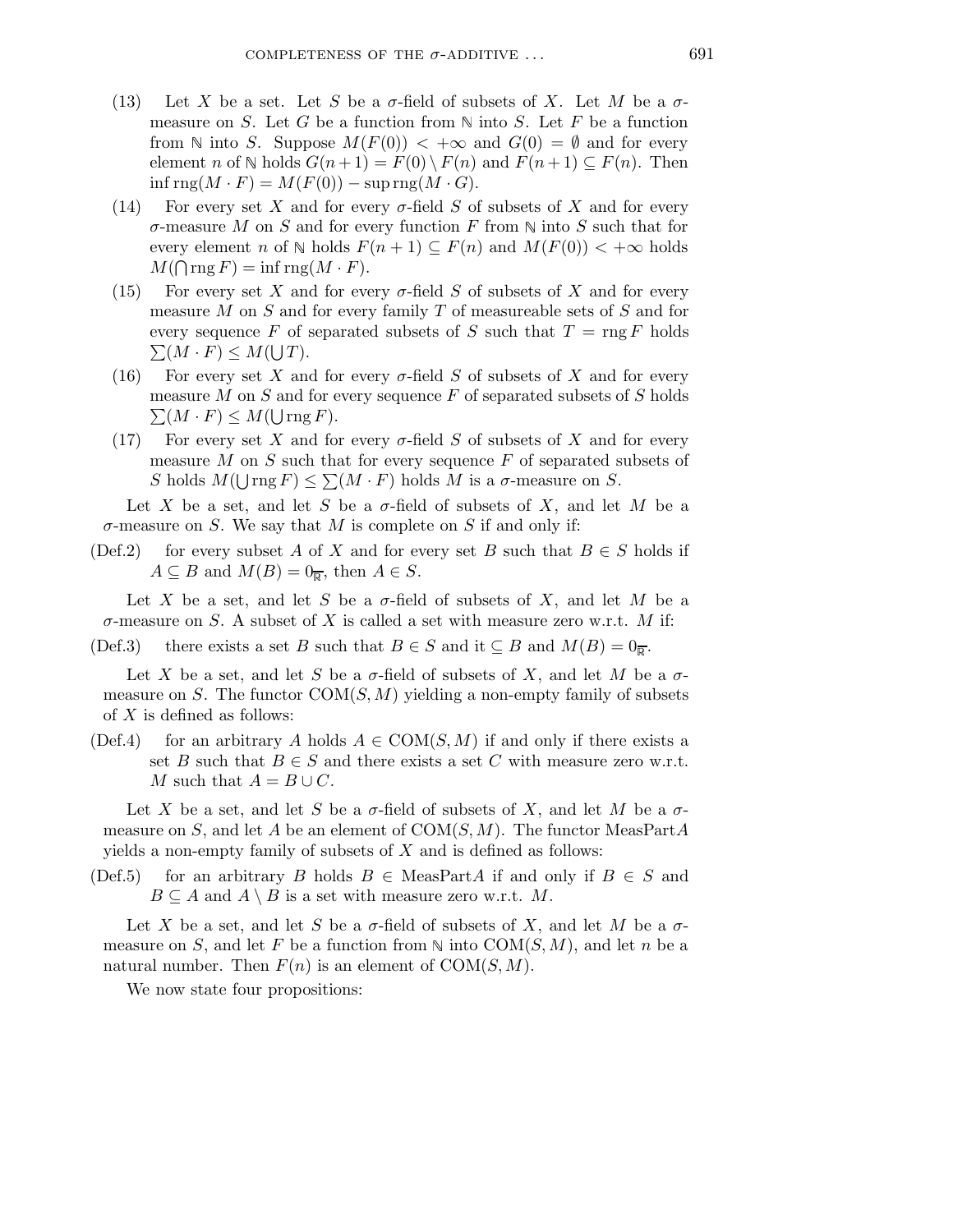- (18) For every set X and for every  $\sigma$ -field S of subsets of X and for every σ-measure M on S and for every function F from N into COM(S, M) there exists a function G from  $\mathbb N$  into S such that for every element n of N holds  $G(n)$  ∈ MeasPart $F(n)$ .
- (19) For every set X and for every  $\sigma$ -field S of subsets of X and for every  $\sigma$ -measure M on S and for every function F from N into COM(S, M) and for every function G from  $\mathbb N$  into S there exists a function H from  $\mathbb N$  into  $2^X$  such that for every element n of N holds  $H(n) = F(n) \setminus G(n)$ .
- (20) Let X be a set. Then for every  $\sigma$ -field S of subsets of X and for every σ-measure M on S and for every function F from N into  $2^X$  such that for every element n of  $\mathbb N$  holds  $F(n)$  is a set with measure zero w.r.t. M there exists a function G from  $\mathbb N$  into S such that for every element n of N holds  $F(n)$  ⊆  $G(n)$  and  $M(G(n)) = 0$ <sub>0</sub>.
- (21) For every set X and for every  $\sigma$ -field S of subsets of X and for every  $\sigma$ -measure M on S and for every non-empty family D of subsets of X such that for an arbitrary A holds  $A \in D$  if and only if there exists a set B such that  $B \in S$  and there exists a set C with measure zero w.r.t. M such that  $A = B \cup C$  holds D is a  $\sigma$ -field of subsets of X.

Let X be a set, and let S be a  $\sigma$ -field of subsets of X, and let M be a σ-measure on S. Then COM(S, M) is a σ-field of subsets of X.

Next we state the proposition

(22) For every set X and for every  $\sigma$ -field S of subsets of X and for every  $\sigma$ measure M on S and for all sets  $B_1$ ,  $B_2$  such that  $B_1 \in S$  and  $B_2 \in S$  and for all sets  $C_1$ ,  $C_2$  with measure zero w.r.t. M such that  $B_1 \cup C_1 = B_2 \cup C_2$ holds  $M(B_1) = M(B_2)$ .

Let X be a set, and let S be a  $\sigma$ -field of subsets of X, and let M be a  $\sigma$ measure on S. The functor COM(M) yields a  $\sigma$ -measure on COM(S, M) and is defined by:

(Def.6) for every set B such that  $B \in S$  and for every set C with measure zero w.r.t. M holds  $(COM(M))(B\cup C) = M(B)$ .

The following proposition is true

(23) For every set X and for every  $\sigma$ -field S of subsets of X and for every  $\sigma$ -measure M on S holds COM(M) is complete on COM(S, M).

## **REFERENCES**

- [1] Grzegorz Bancerek. The fundamental properties of natural numbers. Formalized Mathematics,  $1(1):41-46$ , 1990.
- [2] Grzegorz Bancerek. The ordinal numbers. Formalized Mathematics, 1(1):91–96, 1990.
- [3] Józef Białas. Infimum and supremum of the set of real numbers. Measure theory. Formalized Mathematics, 2(1):163–171, 1991.
- [4] Józef Białas. Series of positive real numbers. Measure theory. Formalized Mathematics, 2(1):173–183, 1991.
- [5] Józef Białas. Several properties of the  $\sigma$ -additive measure. Formalized Mathematics, 2(4):493–497, 1991.